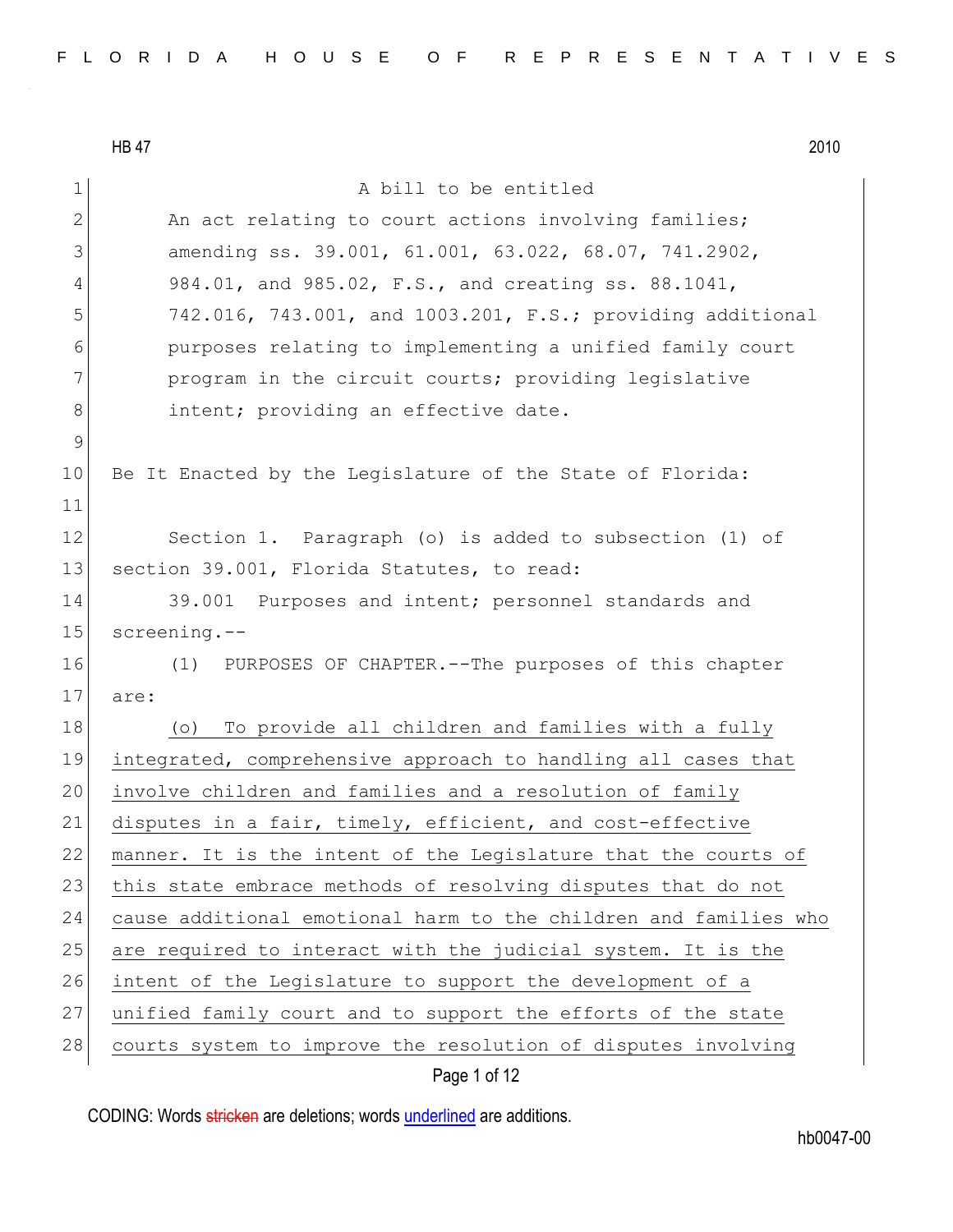| 29<br>children and families through a fully integrated, comprehensive  |
|------------------------------------------------------------------------|
| approach that includes coordinated case management; the concept        |
| of "one family, one judge"; collaboration with the community for       |
| referral to needed services; and methods of alternative dispute        |
| 33<br>resolution. The Legislature supports the goal that the legal     |
| system focus on the needs of children who are involved in the          |
| litigation, refer families to resources that will make families'       |
| 36<br>relationships stronger, coordinate families' cases to provide    |
| consistent results, and strive to leave families in better             |
| 38<br>condition than when the families entered the system.             |
| Section 2. Subsection (2) of section 61.001, Florida                   |
| Statutes, is amended to read:                                          |
| 61.001 Purpose of chapter.--                                           |
| (2)<br>Its purposes are:                                               |
| (a) To preserve the integrity of marriage and to safeguard             |
| meaningful family relationships;                                       |
| To promote the amicable settlement of disputes that<br>(b)             |
| 46<br>arise between parties to a marriage; and                         |
| To mitigate the potential harm to the spouses and<br>(C)               |
| 48<br>their children caused by the process of legal dissolution of     |
| marriage; and                                                          |
| 50<br>(d) To provide all children and families with a fully            |
| integrated, comprehensive approach to handling all cases that          |
| involve children and families and a resolution of family               |
| disputes in a fair, timely, efficient, and cost-effective              |
| manner. It is the intent of the Legislature that the courts of         |
| this state embrace methods of resolving disputes that do not           |
| 56<br>cause additional emotional harm to the children and families who |
|                                                                        |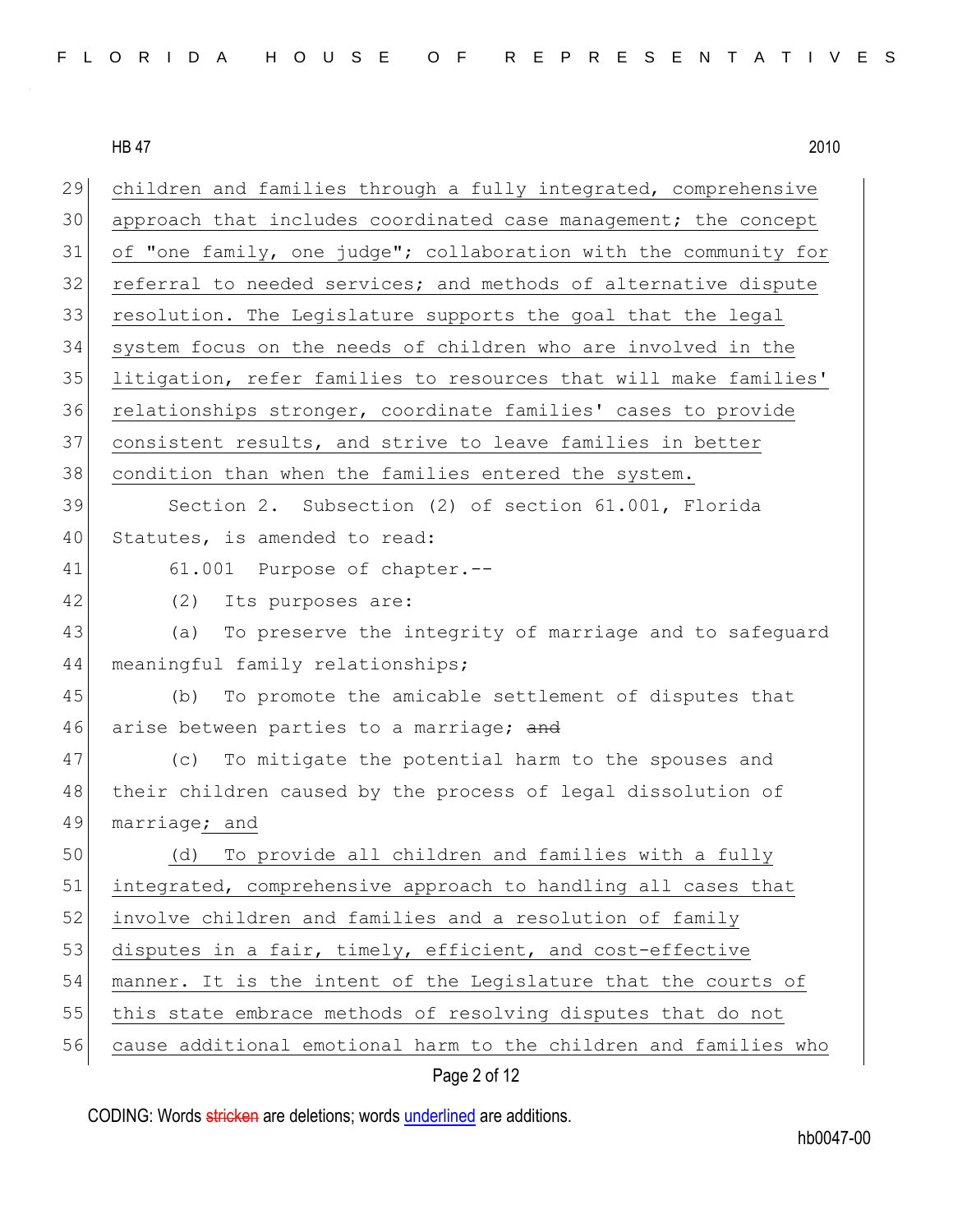| 57 | are required to interact with the judicial system. It is the     |
|----|------------------------------------------------------------------|
| 58 | intent of the Legislature to support the development of a        |
| 59 | unified family court and to support the efforts of the state     |
| 60 | courts system to improve the resolution of disputes involving    |
| 61 | children and families through a fully integrated, comprehensive  |
| 62 | approach that includes coordinated case management; the concept  |
| 63 | of "one family, one judge"; collaboration with the community for |
| 64 | referral to needed services; and methods of alternative dispute  |
| 65 | resolution. The Legislature supports the goal that the legal     |
| 66 | system focus on the needs of children who are involved in the    |
| 67 | litigation, refer families to resources that will make families' |
| 68 | relationships stronger, coordinate families' cases to provide    |
| 69 | consistent results, and strive to leave families in better       |
| 70 | condition than when the families entered the system.             |
| 71 | Section 3. Subsection (6) is added to section $63.022$ ,         |
| 72 | Florida Statutes, to read:                                       |
| 73 | 63.022 Legislative intent.--                                     |
| 74 | (6) It is the intent of the Legislature to provide all           |
| 75 | children and families with a fully integrated, comprehensive     |
| 76 | approach to handling all cases that involve children and         |
| 77 | families and a resolution of family disputes in a fair, timely,  |
| 78 | efficient, and cost-effective manner. It is the intent of the    |
| 79 | Legislature that the courts of this state embrace methods of     |
| 80 | resolving disputes that do not cause additional emotional harm   |
| 81 | to the children and families who are required to interact with   |
| 82 | the judicial system. It is the intent of the Legislature to      |
| 83 | support the development of a unified family court and to support |
| 84 | the efforts of the state courts system to improve the resolution |
|    |                                                                  |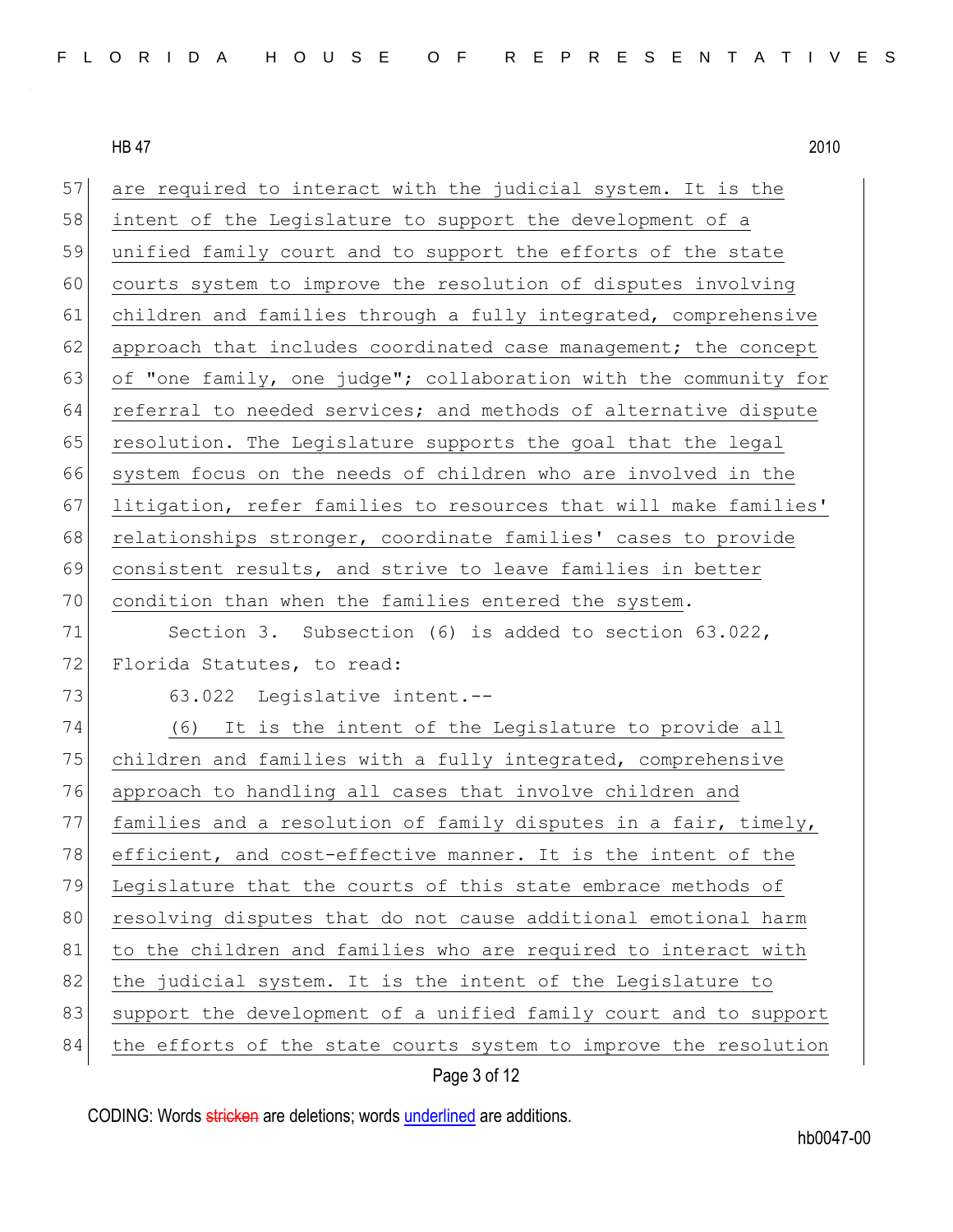|--|

85 of disputes involving children and families through a fully 86 integrated, comprehensive approach that includes coordinated 87 case management; the concept of "one family, one judge"; 88 collaboration with the community for referral to needed 89 services; and methods of alternative dispute resolution. The 90 Legislature supports the goal that the legal system focus on the 91 needs of children who are involved in the litigation, refer 92 families to resources that will make families' relationships 93 stronger, coordinate families' cases to provide consistent 94 results, and strive to leave families in better condition than 95 when the families entered the system. 96 Section 4. Subsection (10) is added to section 68.07, 97 Florida Statutes, to read: 98 68.07 Change of name. $-$ -99 (10) It is the intent of the Legislature to provide all 100 children and families with a fully integrated, comprehensive 101 approach to handling all cases that involve children and 102 families and a resolution of family disputes in a fair, timely, 103 efficient, and cost-effective manner. It is the intent of the 104 Legislature that the courts of this state embrace methods of 105 resolving disputes that do not cause additional emotional harm 106 to the children and families who are required to interact with 107 the judicial system. It is the intent of the Legislature to 108 support the development of a unified family court and to support 109 the efforts of the state courts system to improve the resolution 110 of disputes involving children and families through a fully 111 integrated, comprehensive approach that includes coordinated 112 case management; the concept of "one family, one judge";

## Page 4 of 12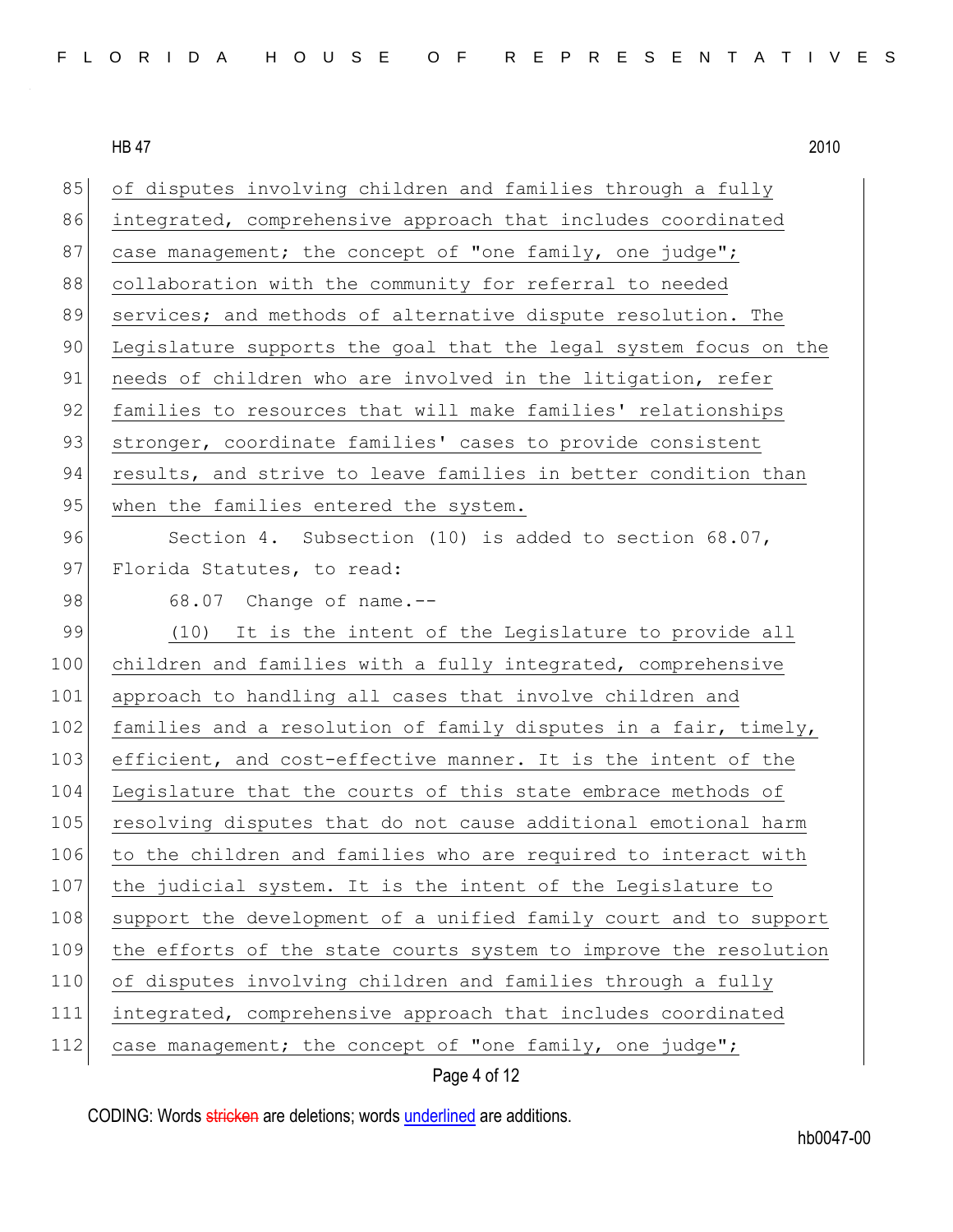| FLORIDA HOUSE OF REPRESENTATIVES |  |
|----------------------------------|--|
|----------------------------------|--|

113 collaboration with the community for referral to needed 114 services; and methods of alternative dispute resolution. The 115 Legislature supports the goal that the legal system focus on the 116 needs of children who are involved in the litigation, refer 117 families to resources that will make families' relationships 118 stronger, coordinate families' cases to provide consistent 119 results, and strive to leave families in better condition than 120 when the families entered the system. 121 Section 5. Section 88.1041, Florida Statutes, is created 122 to read: 123 88.1041 Legislative intent.--It is the intent of the 124 Legislature to provide all children and families with a fully 125 integrated, comprehensive approach to handling all cases that 126 involve children and families and a resolution of family 127 disputes in a fair, timely, efficient, and cost-effective 128 manner. It is the intent of the Legislature that the courts of 129 this state embrace methods of resolving disputes that do not 130 cause additional emotional harm to the children and families who 131 are required to interact with the judicial system. It is the 132 intent of the Legislature to support the development of a 133 unified family court and to support the efforts of the state 134 courts system to improve the resolution of disputes involving 135 children and families through a fully integrated, comprehensive 136 approach that includes coordinated case management; the concept 137 of "one family, one judge"; collaboration with the community for 138 referral to needed services; and methods of alternative dispute 139 resolution. The Legislature supports the goal that the legal 140 system focus on the needs of children who are involved in the

Page 5 of 12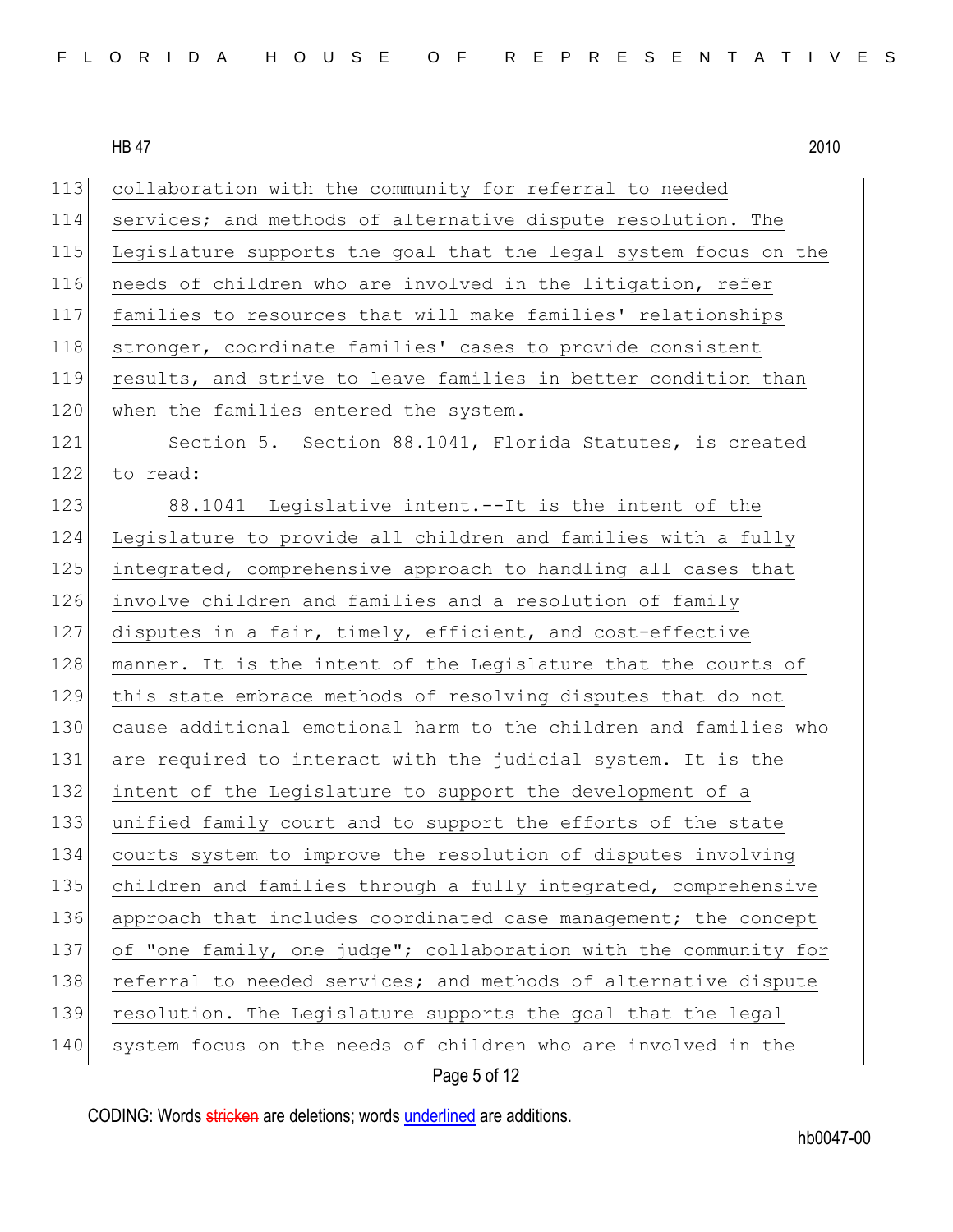141 litigation, refer families to resources that will make families' 142 relationships stronger, coordinate families' cases to provide 143 consistent results, and strive to leave families in better 144 condition than when the families entered the system. 145 Section 6. Subsection (3) is added to section 741.2902, 146 Florida Statutes, to read: 147 741.2902 Domestic violence; legislative intent with 148 respect to judiciary's role.--149 (3) It is the intent of the Legislature to provide all 150 children and families with a fully integrated, comprehensive 151 approach to handling all cases that involve children and 152 families and a resolution of family disputes in a fair, timely, 153 efficient, and cost-effective manner. It is the intent of the 154 Legislature that the courts of this state embrace methods of 155 resolving disputes that do not cause additional emotional harm 156 to the children and families who are required to interact with 157 the judicial system as long as such methods do not conflict with 158 the legislative intent expressed in subsections (1) and (2). It 159 is the intent of the Legislature to support the development of a 160 unified family court and to support the efforts of the state 161 courts system to improve the resolution of disputes involving 162 children and families through a fully integrated, comprehensive 163 approach that includes coordinated case management; the concept 164 of "one family, one judge"; collaboration with the community for 165 referral to needed services; and methods of alternative dispute 166 resolution. Case management or alternative dispute resolution 167 processes must comply with existing laws and court rules 168 governing the use of mediation, case management, and alternative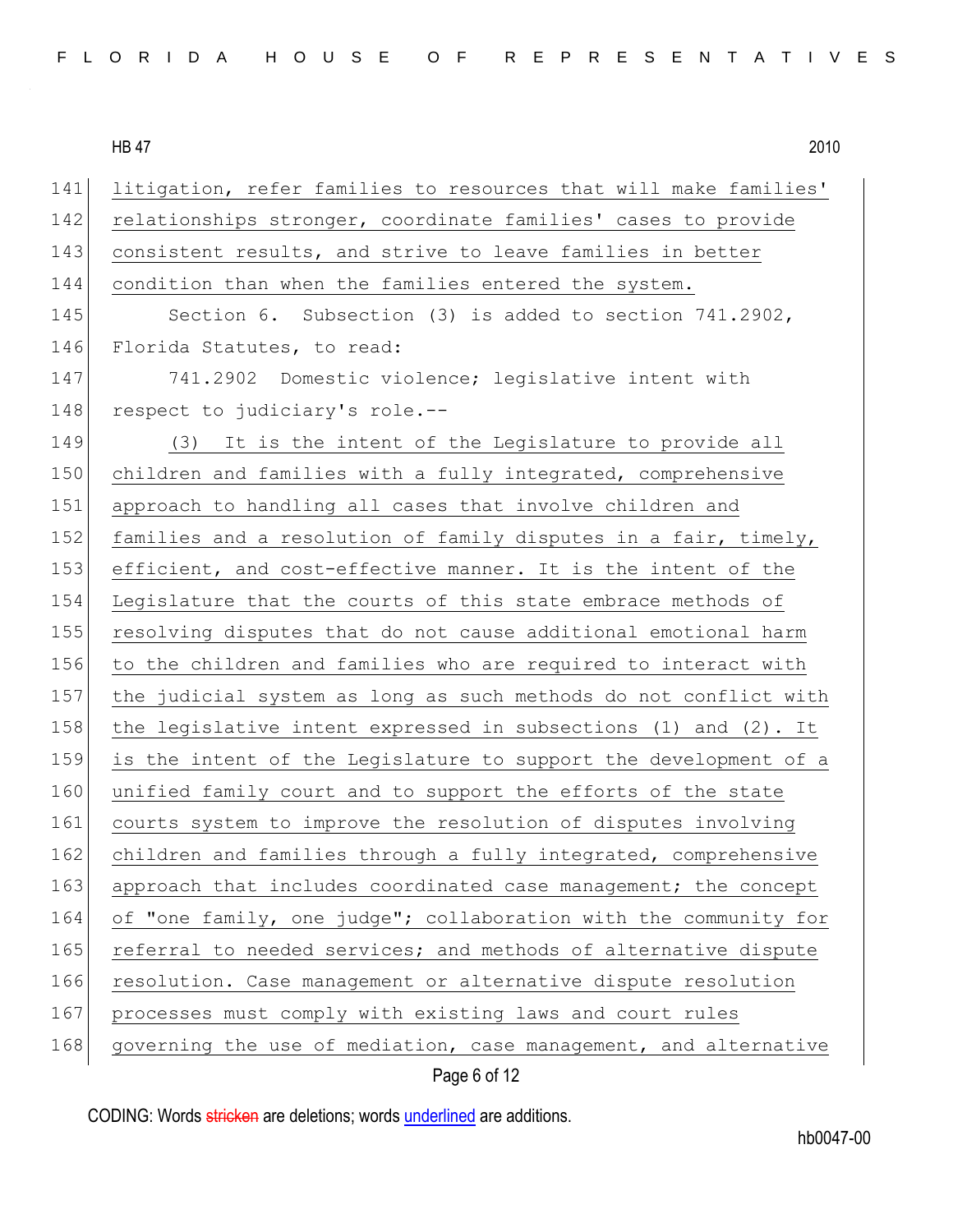| FLORIDA HOUSE OF REPRESENTATIVES |  |
|----------------------------------|--|
|----------------------------------|--|

169 dispute resolution in cases involving injunctions for protection 170 brought under this chapter. The Legislature supports the goal 171 that the legal system focus on the needs of children who are 172 involved in the litigation, refer families to resources that 173 | will make families' relationships stronger, coordinate families' 174 cases to provide consistent results, and strive to leave 175 families in better condition than when the families entered the 176 system. 177 Section 7. Section 742.016, Florida Statutes, is created 178 to read: 179 742.016 Legislative intent.--It is the intent of the 180 Legislature to provide all children and families with a fully 181 integrated, comprehensive approach to handling all cases that 182 involve children and families and a resolution of family 183 disputes in a fair, timely, efficient, and cost-effective 184 manner. It is the intent of the Legislature that the courts of 185 this state embrace methods of resolving disputes that do not 186 cause additional emotional harm to the children and families who 187 are required to interact with the judicial system. It is the 188 intent of the Legislature to support the development of a 189 unified family court and to support the efforts of the state 190 courts system to improve the resolution of disputes involving 191 children and families through a fully integrated, comprehensive 192 approach that includes coordinated case management; the concept 193 of "one family, one judge"; collaboration with the community for 194 referral to needed services; and methods of alternative dispute 195 resolution. The Legislature supports the goal that the legal 196 system focus on the needs of children who are involved in the

## Page 7 of 12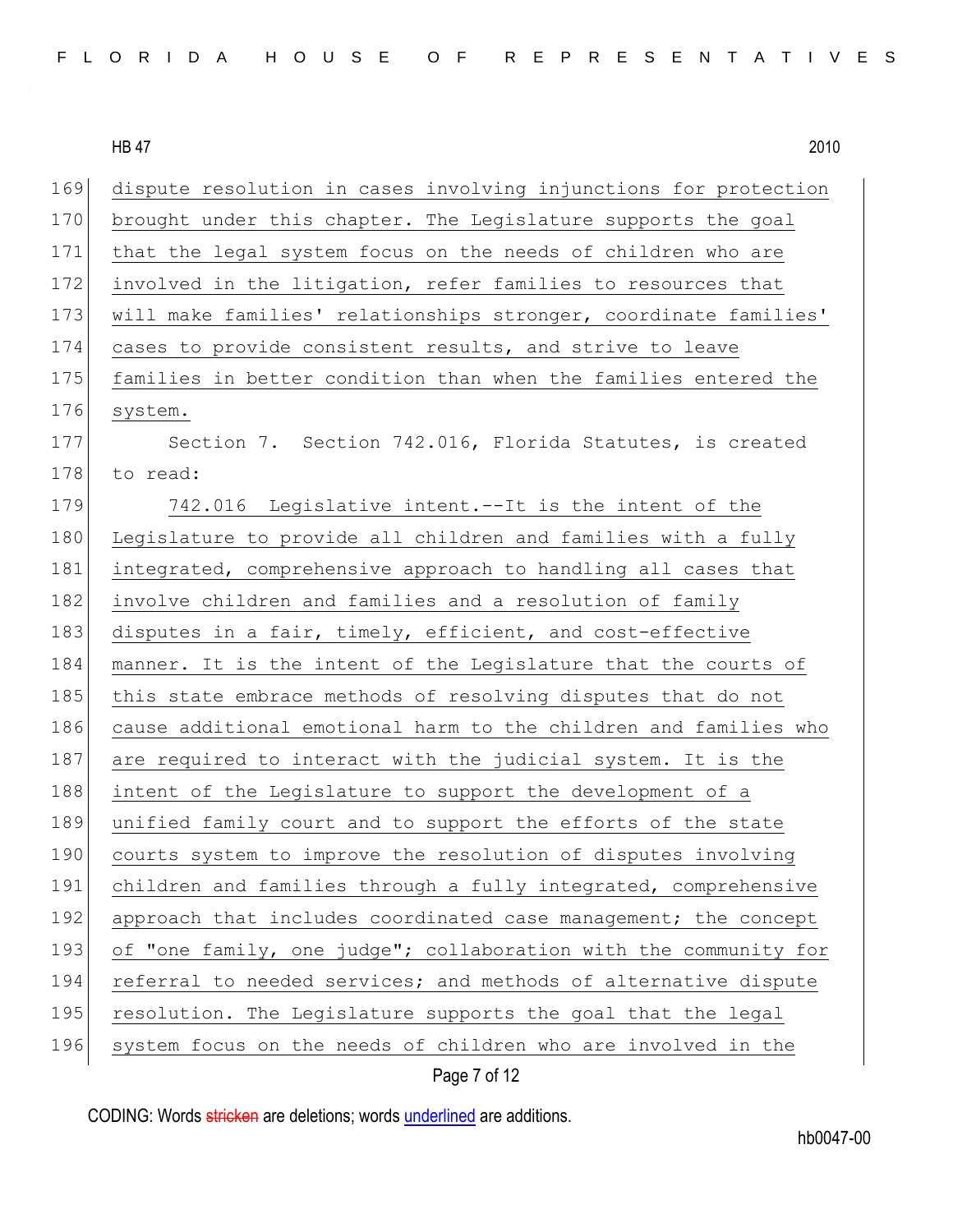197 litigation, refer families to resources that will make families' 198 relationships stronger, coordinate families' cases to provide 199 consistent results, and strive to leave families in better 200 condition than when the families entered the system. 201 Section 8. Section 743.001, Florida Statutes, is created 202 to read: 203 743.001 Legislative intent.--It is the intent of the 204 Legislature to provide all children and families with a fully 205 integrated, comprehensive approach to handling all cases that 206 involve children and families and a resolution of family 207 disputes in a fair, timely, efficient, and cost-effective 208 manner. It is the intent of the Legislature that the courts of 209 this state embrace methods of resolving disputes that do not 210 cause additional emotional harm to the children and families who 211 are required to interact with the judicial system. It is the 212 intent of the Legislature to support the development of a 213 unified family court and to support the efforts of the state 214 courts system to improve the resolution of disputes involving 215 children and families through a fully integrated, comprehensive 216 approach that includes coordinated case management; the concept 217 of "one family, one judge"; collaboration with the community for 218 referral to needed services; and methods of alternative dispute 219 resolution. The Legislature supports the goal that the legal 220 system focus on the needs of children who are involved in the 221 litigation, refer families to resources that will make families' 222 relationships stronger, coordinate families' cases to provide 223 consistent results, and strive to leave families in better 224 condition than when the families entered the system.

Page 8 of 12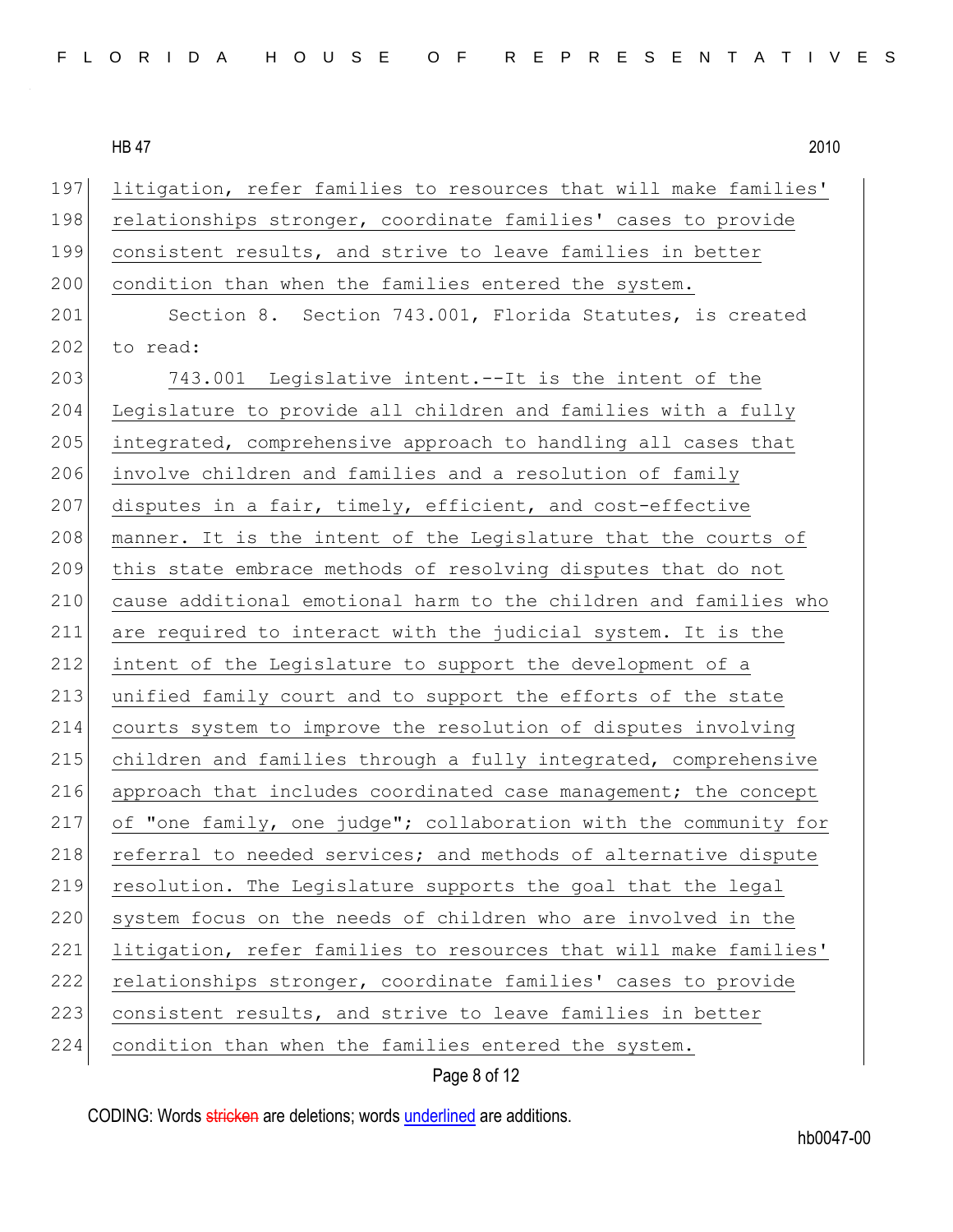225 Section 9. Paragraph (g) is added to subsection (1) of 226 section 984.01, Florida Statutes, to read: 227 984.01 Purposes and intent; personnel standards and 228 screening.-- 229 (1) The purposes of this chapter are: 230 (g) To provide all children and families with a fully 231 integrated, comprehensive approach to handling all cases that 232 involve children and families and a resolution of family 233 disputes in a fair, timely, efficient, and cost-effective 234 manner. It is the intent of the Legislature that the courts of 235 this state embrace methods of resolving disputes that do not 236 cause additional emotional harm to the children and families who 237 are required to interact with the judicial system. It is the 238 intent of the Legislature to support the development of a 239 unified family court and to support the efforts of the state 240 courts system to improve the resolution of disputes involving 241 children and families through a fully integrated, comprehensive 242 approach that includes coordinated case management; the concept 243 of "one family, one judge"; collaboration with the community for 244 referral to needed services; and methods of alternative dispute  $245$  resolution. The Legislature supports the goal that the legal 246 system focus on the needs of children who are involved in the 247 litigation, refer families to resources that will make families' 248 relationships stronger, coordinate families' cases to provide 249 consistent results, and strive to leave families in better 250 condition than when the families entered the system. 251 Section 10. Paragraph (j) is added to subsection (1) of 252 section 985.02, Florida Statutes, to read:

Page 9 of 12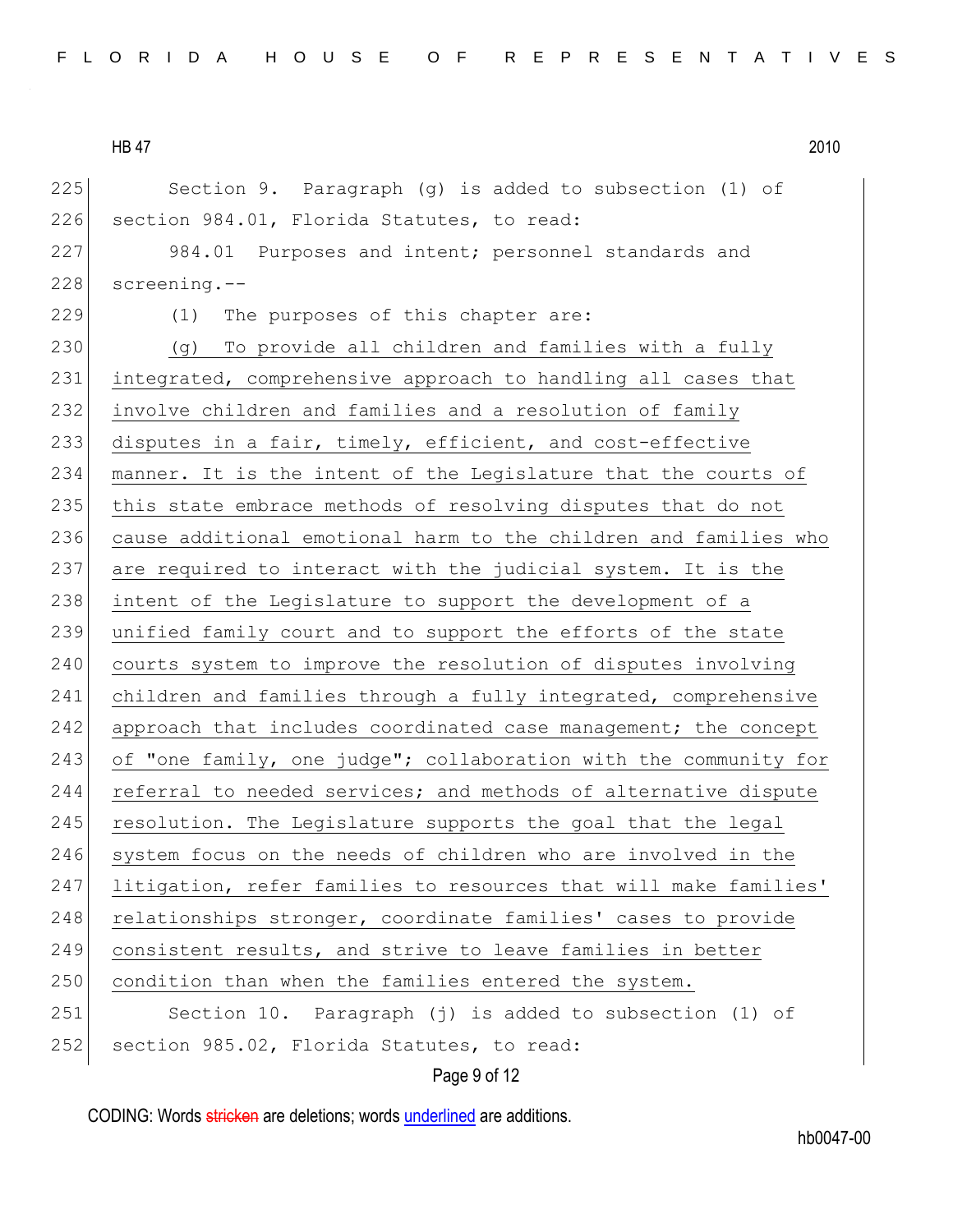253 985.02 Legislative intent for the juvenile justice  $254$  system.--

255 (1) GENERAL PROTECTIONS FOR CHILDREN.--It is a purpose of 256 the Legislature that the children of this state be provided with 257 the following protections:

258 (j) A fully integrated, comprehensive approach to handling 259 all cases that involve children and families and a resolution of 260 family disputes in a fair, timely, efficient, and cost-effective 261 manner. It is the intent of the Legislature that the courts of 262 this state embrace methods of resolving disputes that do not 263 cause additional emotional harm to the children and families who 264 are required to interact with the judicial system. It is the 265 intent of the Legislature to support the development of a 266 unified family court and to support the efforts of the state 267 courts system to improve the resolution of disputes involving 268 children and families through a fully integrated, comprehensive 269 approach that includes coordinated case management; the concept 270 of "one family, one judge"; collaboration with the community for 271 referral to needed services; and methods of alternative dispute 272 resolution. The Legislature supports the goal that the legal 273 system focus on the needs of children who are involved in the 274 litigation, refer families to resources that will make families' 275 relationships stronger, coordinate families' cases to provide 276 consistent results, and strive to leave families in better 277 condition than when the families entered the system. This 278 section may not be construed to contravene legislative intent 279 provided in this chapter relating to protecting the public from 280 acts of delinquency, ensuring that juveniles found to have

Page 10 of 12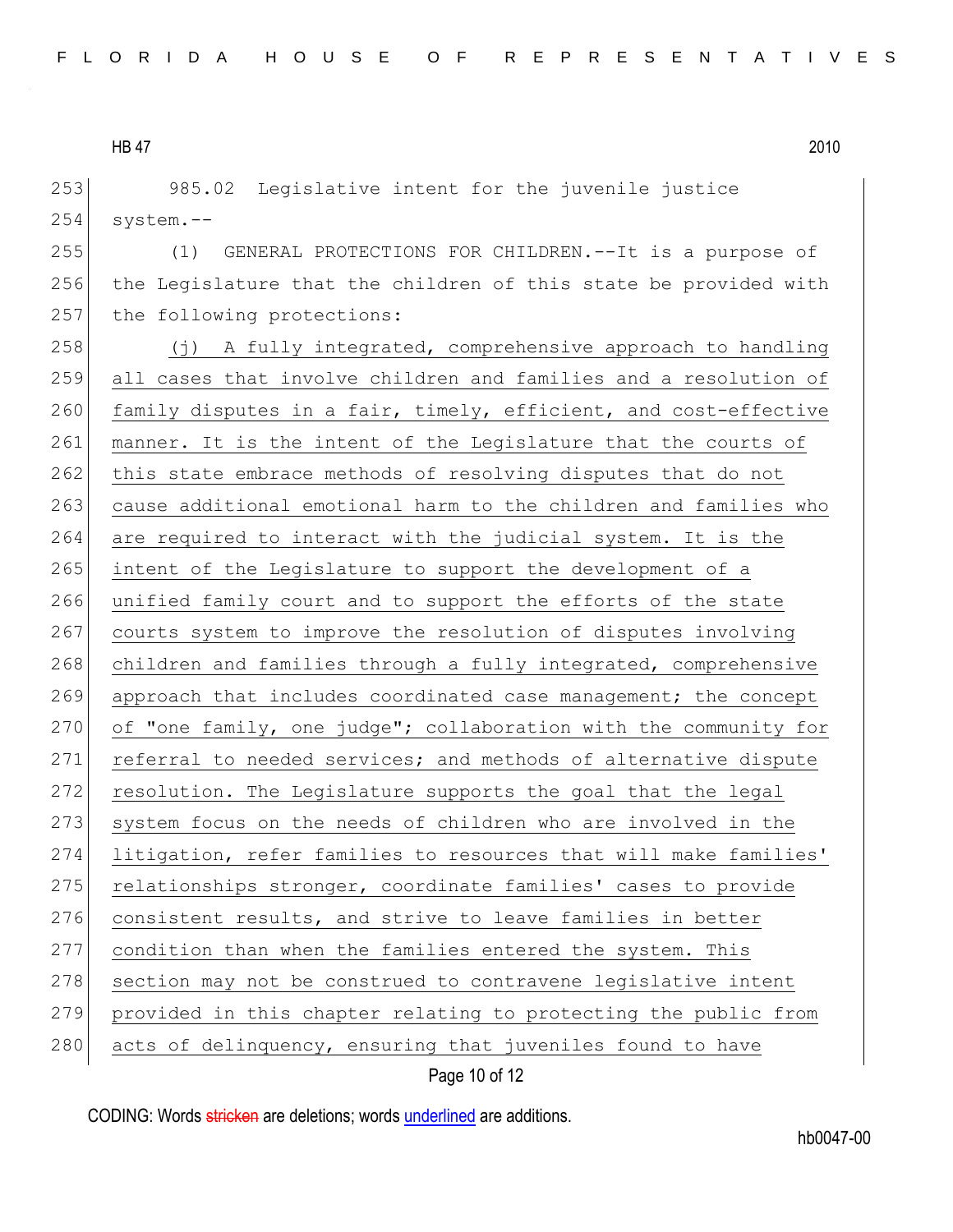| 281 | committed a delinquent act understand the consequences and       |
|-----|------------------------------------------------------------------|
| 282 | serious nature of such behavior, and transferring juveniles from |
| 283 | the juvenile justice system to the adult system as provided in   |
| 284 | this chapter.                                                    |
| 285 | Section 11. Section 1003.201, Florida Statutes, is created       |
| 286 | to read:                                                         |
| 287 | 1003.201 Legislative intent.--It is the intent of the            |
| 288 | Legislature to provide all children and families with a fully    |
| 289 | integrated, comprehensive approach to handling all cases that    |
| 290 | involve children and families and a resolution of family         |
| 291 | disputes in a fair, timely, efficient, and cost-effective        |
| 292 | manner. It is the intent of the Legislature that the courts of   |
| 293 | this state embrace methods of resolving disputes that do not     |
| 294 | cause additional emotional harm to the children and families who |
| 295 | are required to interact with the judicial system. It is the     |
| 296 | intent of the Legislature to support the development of a        |
| 297 | unified family court and to support the efforts of the state     |
| 298 | courts system to improve the resolution of disputes involving    |
| 299 | children and families through a fully integrated, comprehensive  |
| 300 | approach that includes coordinated case management; the concept  |
| 301 | of "one family, one judge"; collaboration with the community for |
| 302 | referral to needed services; and methods of alternative dispute  |
| 303 | resolution. The Legislature supports the goal that the legal     |
| 304 | system focus on the needs of children who are involved in the    |
| 305 | litigation, refer families to resources that will make families' |
| 306 | relationships stronger, coordinate families' cases to provide    |
| 307 | consistent results, and strive to leave families in better       |
| 308 | condition than when the families entered the system.             |
|     |                                                                  |

Page 11 of 12